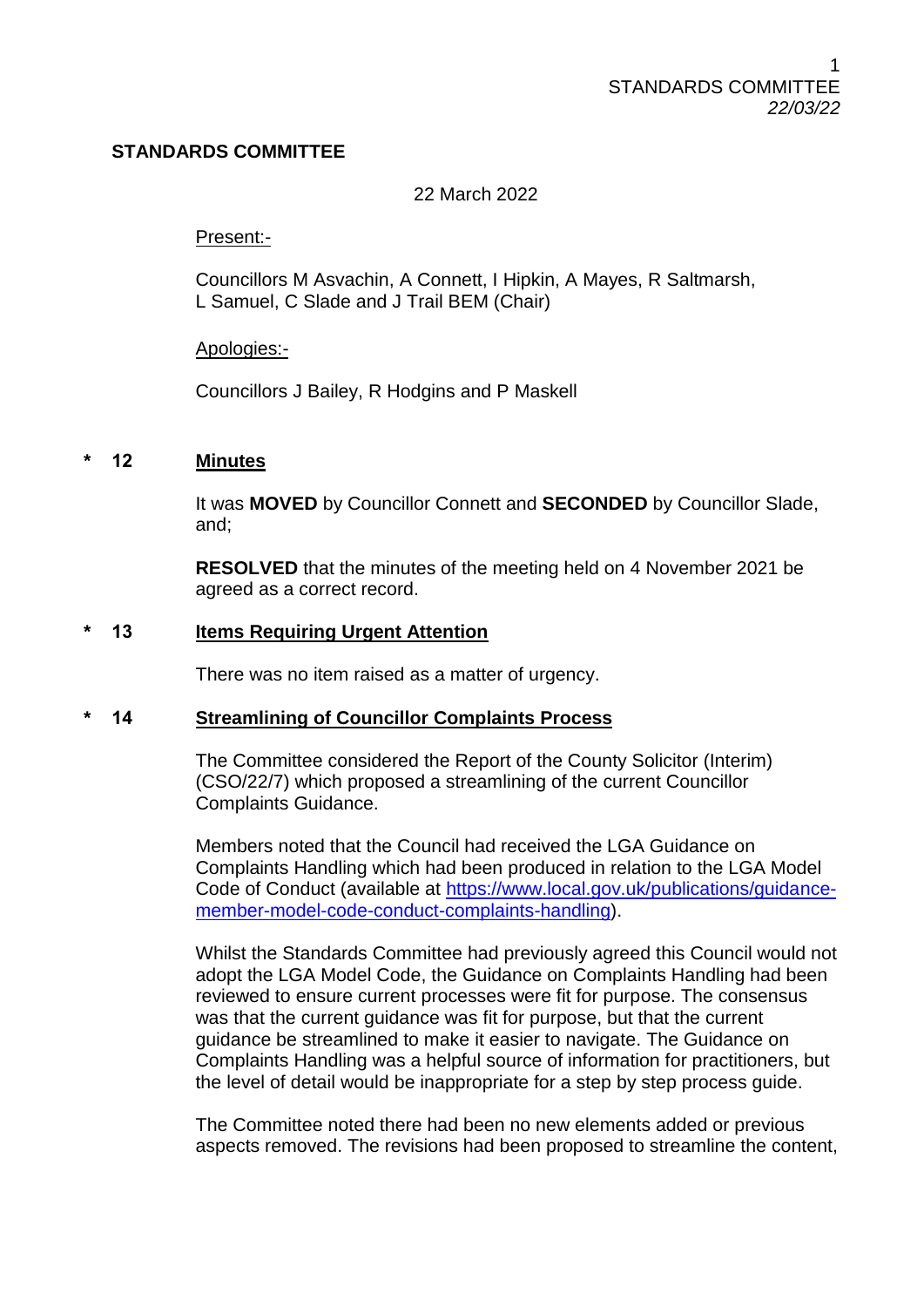# 2 STANDARDS COMMITTEE 22/03/22

make it more accessible and ensure it could be easily navigated on the website. The changes included:

- adjusting the chronological sequence of events to make it clear that any criminal allegations or offences under the Localism Act may be passed to the Director of Public Prosecutions at the outset of the process.
- clarificatory changes to the criteria where the complaint would not usually progress beyond the initial assessment stage and clarifying that the preliminary assessment was carried out by the Monitoring Officer or their designated Deputy.
- embedded links had been inserted to an explanation of what was meant by 'public interest' and that this was previously located in a separate document; now, it had been moved to Appendix 1 of the guide.
- the Assessment Criteria, which was an essential component of Part 5 "*What happens to my complaint – how is it processed and dealt with?*" had been moved from Part 12 to a new Appendix 2 with appropriate cross references in Section 5.

It was **MOVED** by Councillor Slade, **SECONDED** by Councillor Asvachin, and

**RESOLVED** that the revised wording for the Member complaints process be endorsed for publication on the website.

# **15 New Devon County Council Code of Conduct**

The Committee considered the Report of the County Solicitor (Interim) (CSO/22/3) which outlining a proposed new Code of Conduct for adoption by the Council.

On the 4th November 2021, the Standards Committee had discussed the Report of the former County Solicitor which had analysed the content of the Local Government Association Model Code of Conduct and produced a comparison against the Council's current own Code of Conduct.

Member felt that whilst the Council's Code was robust and had been updated over the last two years in line with national best practice and therefore covered most elements (and in some case more) than the Local Government Association Model Code, there had been some suggested additions to the Council's Code.

The proposed new Code of Conduct had therefore been drafted based on discussion, debate and decision at that meeting. The proposed new Code included all those additional elements requested by the Committee and aimed to strengthen the current Code by inclusion and consideration of issues such as introductory statements, clearer definitions, application of the Code, social media, strengthening harassment definitions, gifts and hospitality and compliance with the Code and sanctions as well as declarations of interests.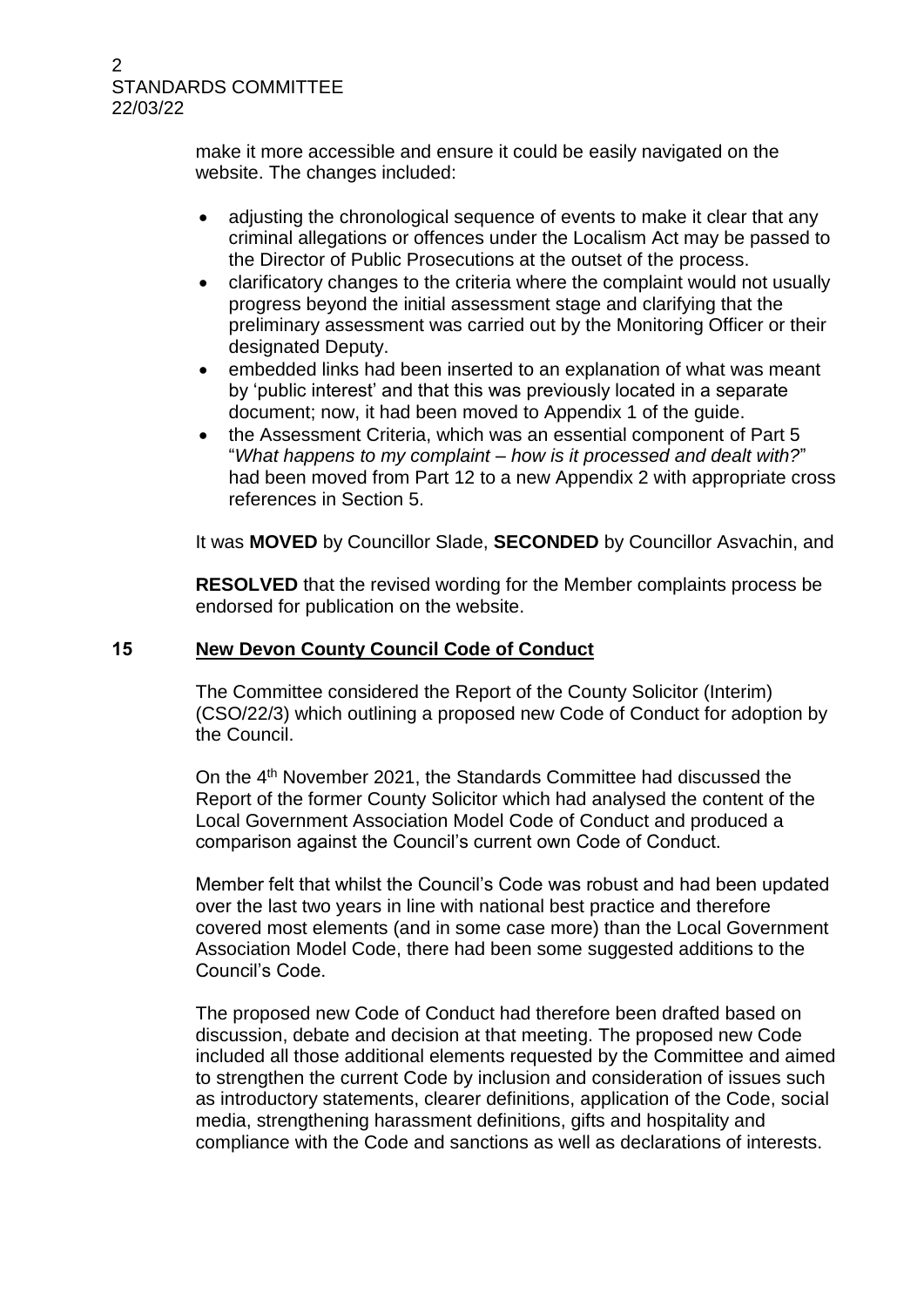The new Code was intended to strengthen both Governance arrangements and the application of the Code.

It was **MOVED** by Councillor Slade, **SECONDED** by Councillor Samuel, and

**RESOLVED** that the revised Code of Conduct be endorsed, and its adoption recommended to the Council.

## **\* 16 Standards Committee Annual Report for 2021/22**

The Committee considered propose Standards Committee Annual Report for 2021/22 prepared in line with best practice commenting on its work and developments during the year and on any issues for consideration or development in the future.

The Committee had met three times in 2021/22. Co-opted Members attended several other meetings of Committees to observe and monitor compliance with the Council's ethical governance framework. Due to the ongoing impact of the COVID pandemic and the need to maintain social distancing in meeting spaces and the limitations of the room sizes, Co-opted Members attended those meetings remotely.

The Report also referred to the number of complaints that had been received over the last 12 months, the nature of the allegations and the outcome of each of those.

The Committee in the previous year had considered the LGA Guidance on Member Model Code of Conduct Complaints Handling and as a result would consider changes to streamline the current complaints process.

It had also reviewed the Local Government & Social Care Ombudsman Complaints Annual Review Letter for 2020/21.

The Annual Report also referred to the third Ethical Governance Survey which had been conducted between 27 August 2019 and 20th September 2019 and noted the fourth was due to take place in 2022.

The Report also referred to the proposed new LGA Model Code of Conduct Model Code of Conduct, finally received late Summer (including guidance and amendments). The Committee had analysed the content of the Local Government Association Model Code of Conduct and produced a comparison against the Council's current Code of Conduct and suggested some additions to the Council's Code. The Council would be asked to consider and adopt the new Code in May 2022.

Looking ahead, much of the work of the Committee would be demand led. However, it would continue to monitor elected Members' performance at meetings; to monitor reports on compliments, representations and complaints and consider any feedback arising from complaints to the Ombudsman. It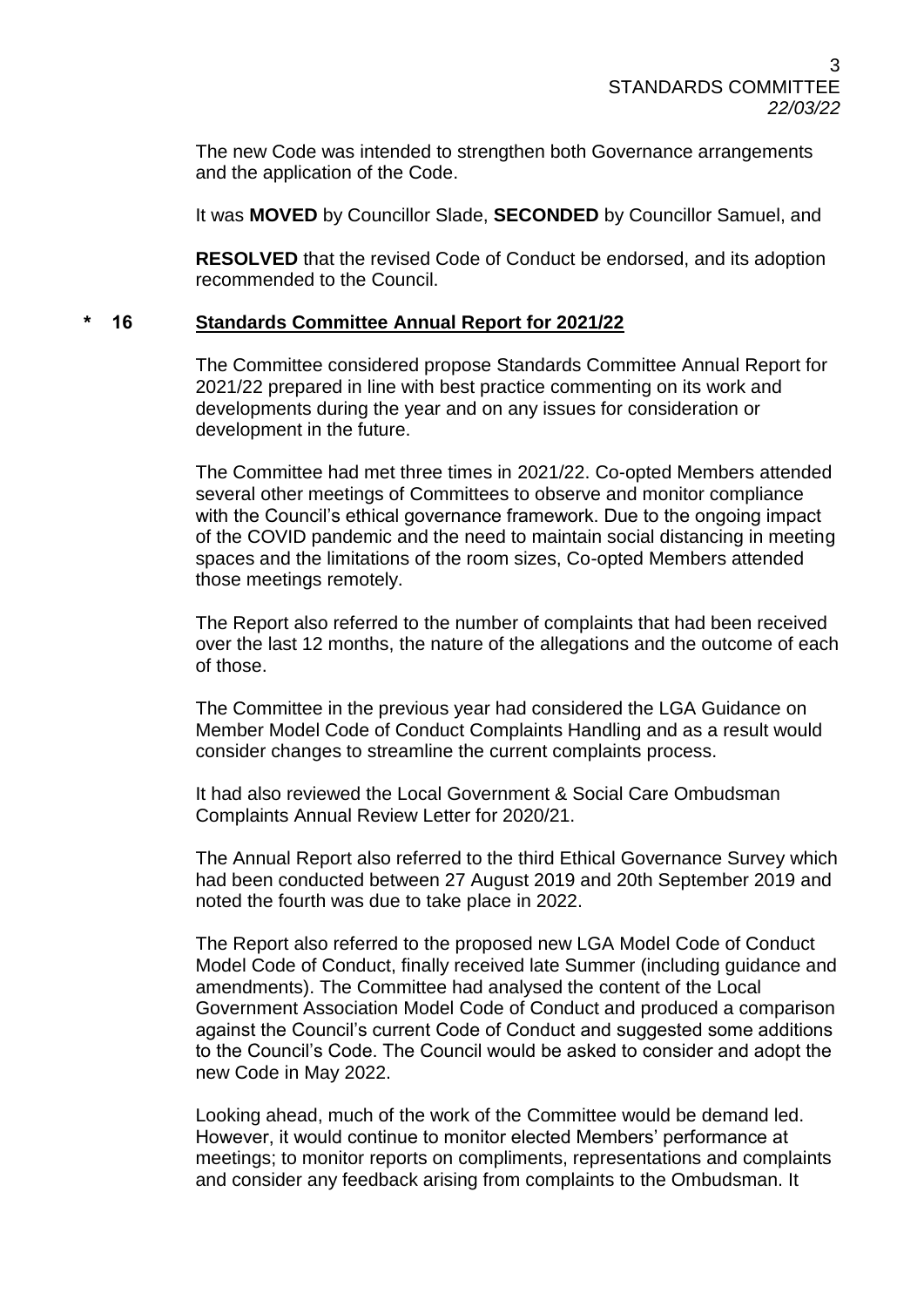4 STANDARDS COMMITTEE 22/03/22

> would also identify and support provision of regular training and refresher events for elected Members of the Council (particularly on the importance of the Code of Conduct and high standards of ethics and probity).

The largest change anticipated for 2022 would be the Council being asked to consider and adopt a New Code of Conduct, as referred to above.

The Committee acknowledged that the publication, independently, of an Annual Report by the Committee complemented and gave rigour to the Council's Annual Governance Statement which it was required to publish on an annual basis.

The Committee placed on record their thanks for the work of all Members and their input into many of the improvements in the Standards Processes.

**RESOLVED** that the Annual Report for 2021/22 be approved, published on the Council's website and promoted via Inside Devon.

# **\* 17 Ethical Governance Framework: Monitoring**

The Committee received the report of the County Solicitor (CSO/22/8) summarising feedback from Co-opted Members of this Committee on their attendance at meetings of the Council, Cabinet and Committees since the previous meeting monitoring compliance by Members and Officers with the Council's ethical governance framework.

The Committee were pleased to note that there had been no areas of significant concern or any indication of actions or behaviours that might be felt to have resulted in a potential breach of the Code, acknowledging also that steps would continue to be taken to address practical and procedural matters in light of Member's comments arising from both this and the previous monitoring reports in future training sessions.

The Chair thanked the Co-opted Members for attending meetings in their monitoring capacity and providing feedback to the Council.

#### **\* 18 Local Determination of Complaints**

The County Solicitor reported that, since the last meeting, eleven complaints concerning an alleged breach of the Members Code of Conduct had been received.

These related to a number of issues, including a persistent complaint (issues raised twice), parking issues, inappropriate comments, alleged data breach and not responding to emails and / or correspondence.

Following an initial assessment of the complaints and consultation with an Independent Person appointed by the Council it had been agreed that the persistent complaint be rejected, the complaint regarding parking had been